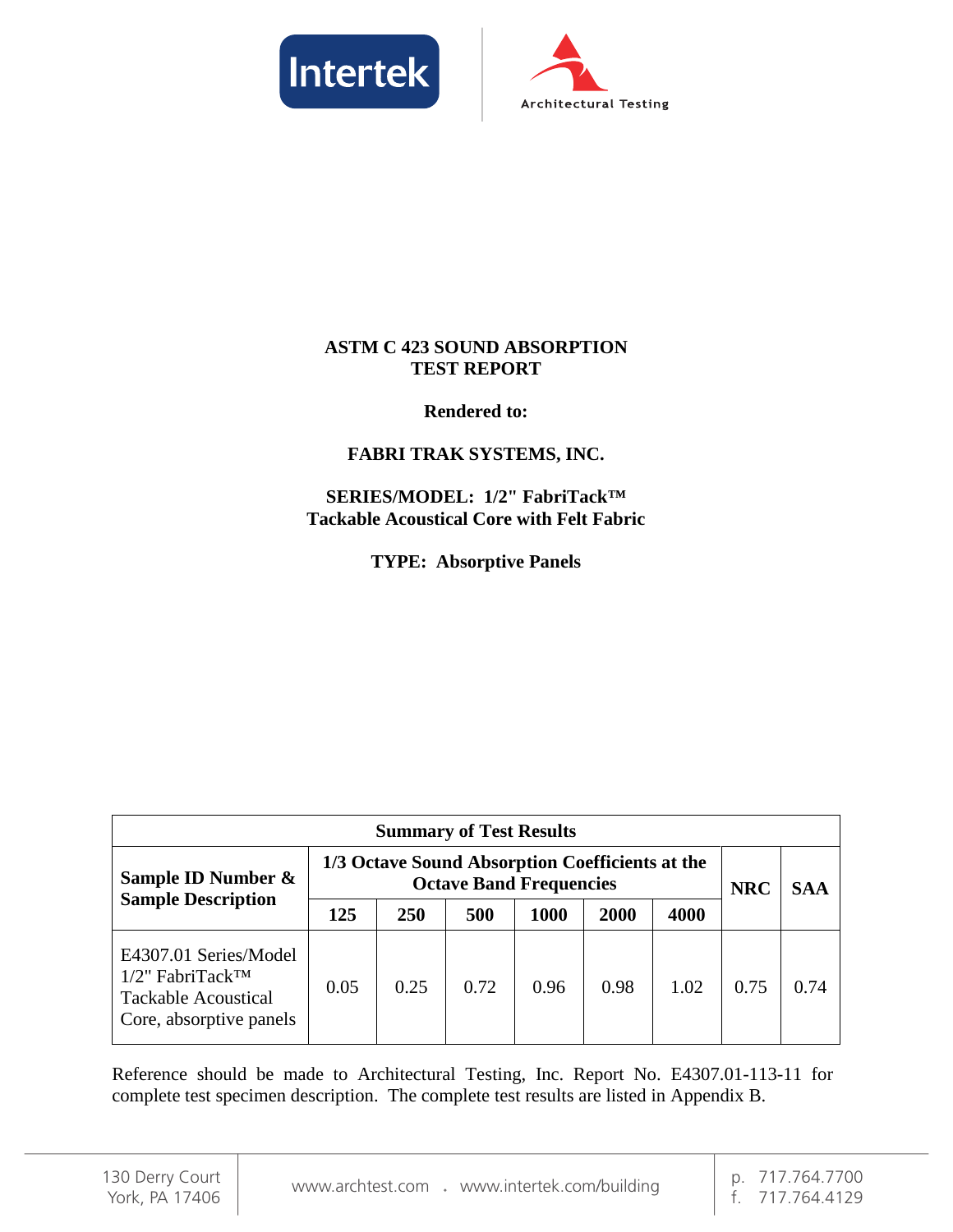



# **ACOUSTICAL PERFORMANCE TEST REPORT**

Rendered to:

FABRI TRAK SYSTEMS, INC. 111 West Park Drive Mt. Laurel, New Jersey 08054

| Report No:          | E4307.01-113-11 |
|---------------------|-----------------|
| Test Date:          | 01/12/15        |
| <b>Report Date:</b> | 02/02/15        |

## **Test Sample Identification**:

**Series/Model**: 1/2" FabriTack™ Tackable Acoustical Core with Felt Fabric

**Type**: Absorptive Panels

**Overall Size**: 2.44 m by 2.57 m (8.00' by 8.41')

**Project Summary**: Architectural Testing, Inc. was contracted by Fabri Trak Systems, Inc. to conduct a sound absorption test on a Series/Model 1/2" FabriTack™ Tackable Acoustical Core, absorptive panels. A summary of the results is listed in the Test Results section, and the complete test data is included as Appendix B of this report. The sample was provided by the client.

**Test Methods**: The acoustical test was conducted in accordance with the following:

ASTM C 423-09a, *Standard Test Method for Sound Absorption and Sound Absorption Coefficients by the Reverberation Room Method*.

ASTM E 795-05 (2012), *Standard Practices for Mounting Test Specimens During Sound Absorption Tests*.

**Test Equipment**: The equipment used to conduct these tests meets the requirements of ASTM C 423. The microphone was calibrated before conducting the sound absorption test. The test equipment and test chamber descriptions are listed in Appendix A.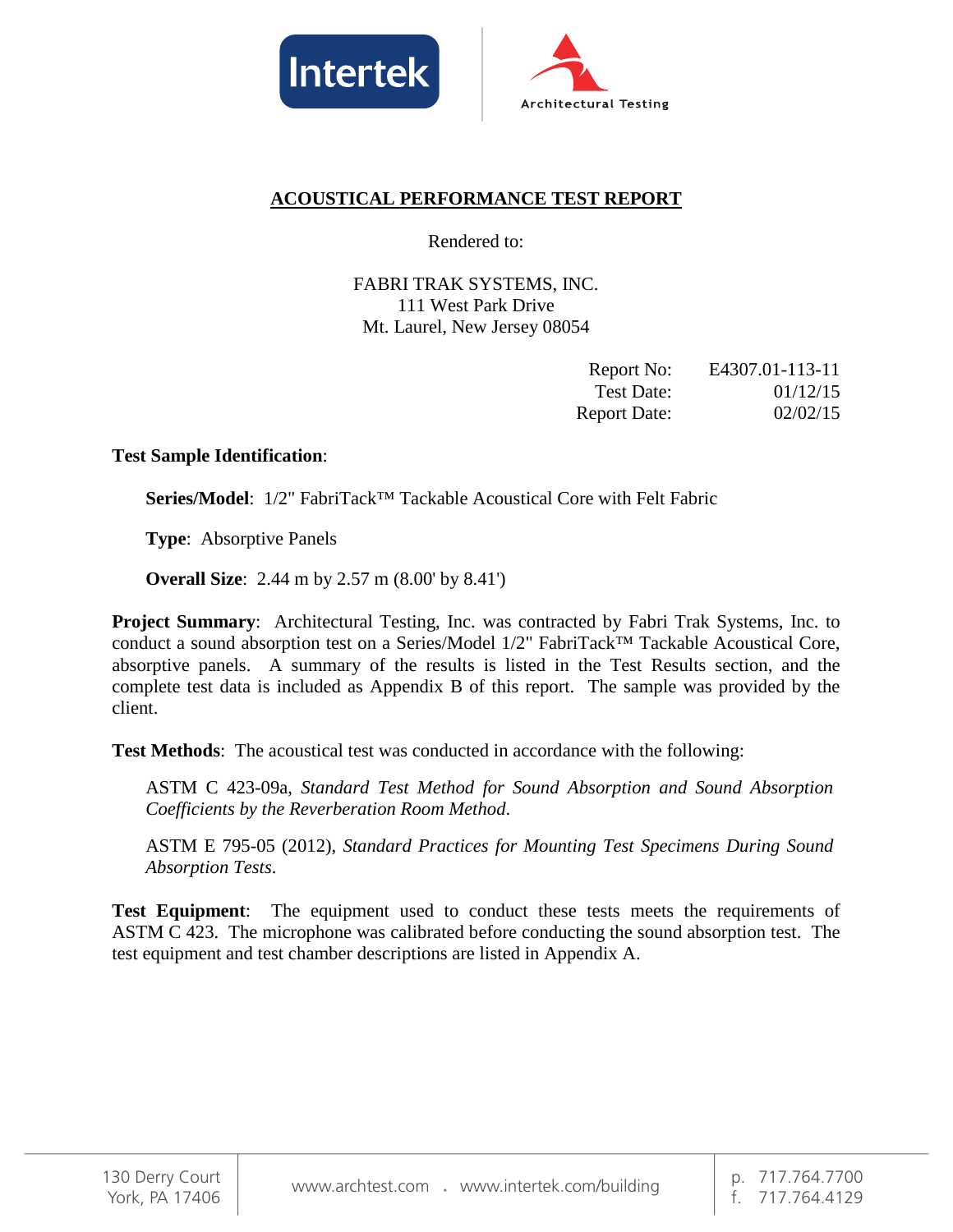



**Test Procedure**: The sound absorption of the reverberation chamber was measured before the test specimen was installed. This measurement shall be referred to as the empty room test. For the Type F-20 mounting, the test specimen was supported with 3/4" shims and placed on top of the test surface (floor) of the reverberation room with the absorptive side exposed to the sound field. The sound absorption test was then re-run. The absorption measurement with the specimen inside the chamber shall be referred to as the full room test.

For the empty and full room tests, ten decay measurements were conducted at each of the five microphone positions. The sound absorption test was conducted at 1/3 octave band frequencies ranging from 80 to 5000 hertz. The air temperature and relative humidity conditions were monitored and recorded during the empty and full room measurements.

The Sound Absorption Coefficient is the full room absorption minus the empty room absorption divided by the area of the sample in  $m^2$ . The Sound Absorption Coefficient is dimensionless.

The Noise Reduction Coefficient (NRC) rating is the arithmetic average of the sound absorption coefficients at 250, 500, 1000 and 2000 hertz. The average is rounded to the nearest multiple of 0.05.

The Sound Absorption Average (SAA) rating is the arithmetic average of the sound absorption coefficients at the frequencies ranging from 200 to 2500 hertz. The average is rounded to the nearest multiple of 0.01.

| <b>Material</b><br><b>Description</b> | Average<br><b>Thickness</b> |       | Average<br><b>Density</b> |             | Average<br>Weight      |            |
|---------------------------------------|-----------------------------|-------|---------------------------|-------------|------------------------|------------|
| Felt                                  | $3.43$ mm                   | 0.14" | 260.81 kg/m <sup>3</sup>  | 16.28 pcf   | 0.91 $\text{kg/m}^2$   | $0.19$ psf |
| Fiberglass                            | 10.26 mm                    | 0.40" | 120.15 $\text{kg/m}^3$    | $7.50$ pcf  | 1.21 kg/m <sup>2</sup> | $0.25$ psf |
| <b>Tack Board</b>                     | 3.07 mm                     | 0.12" | 256.32 kg/m <sup>3</sup>  | $16.00$ pcf | $0.80 \text{ kg/m}^2$  | $0.16$ psf |

# **Sample Description**:

The test sample consisted of two, 1.22 m by 1.19 m (48" by 47") panels and two, 1.22 m by 1.37 m (48" by 54") panels, which were arranged to produce a 2.44 m by 2.57 m (8' by 8'-5") sample. The total weight of the sample was 18.14 kg (40 lbs). Photographs of the sample test setup are included in Appendix C.

**Comments**: The client did not supply report drawings on the Series/Model 1/2" FabriTack™ Tackable Acoustical Core, absorptive panels. The specimen was disassembled, and the components will be retained by Architectural Testing for four years.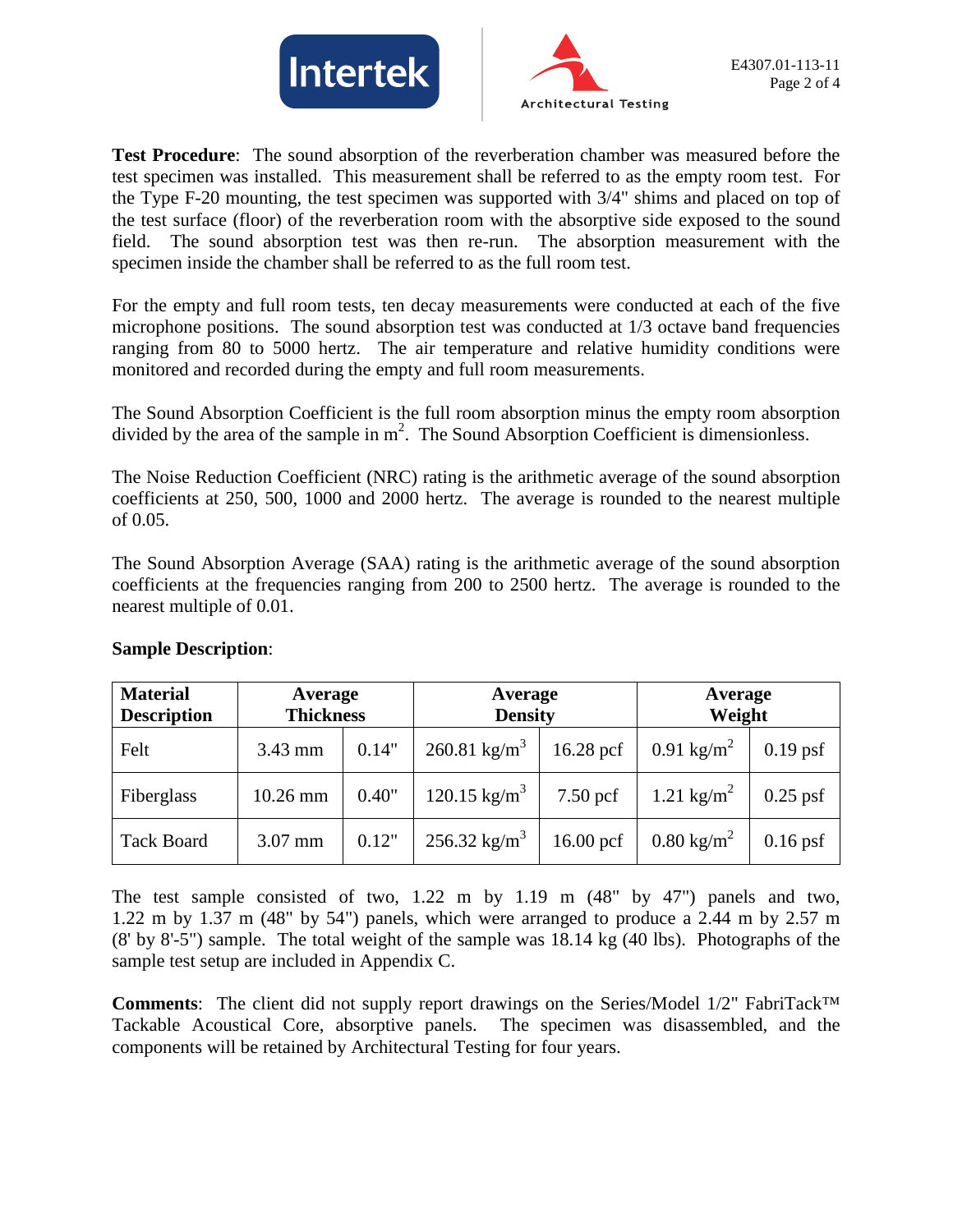



**Test Results**: A summary of the sound absorption tests is listed below:

| <b>Summary of Test Results</b>                                                                                    |                                                                      |            |      |      |      |      |            |            |
|-------------------------------------------------------------------------------------------------------------------|----------------------------------------------------------------------|------------|------|------|------|------|------------|------------|
| Sample ID Number &                                                                                                | 1/3 Octave Sound Absorption at the Octave Band<br><b>Frequencies</b> |            |      |      |      |      | <b>NRC</b> | <b>SAA</b> |
| <b>Sample Description</b>                                                                                         | 125                                                                  | <b>250</b> | 500  | 1000 | 2000 | 4000 |            |            |
| E4307.01 Series/Model<br>$1/2$ " FabriTack <sup>TM</sup><br><b>Tackable Acoustical</b><br>Core, absorptive panels | 0.05                                                                 | 0.25       | 0.72 | 0.96 | 0.98 | 1.02 | 0.75       | 0.74       |

The complete test results are listed in Appendix B. The acoustical chamber is qualified down to 80 hertz. Data provided below this frequency is for reference only.

Architectural Testing will service this report for the entire test record retention period. Test records, such as detailed drawings, datasheets, representative samples of test specimens, or other pertinent project documentation, will be retained by Architectural Testing for the entire test record retention period. The test record retention period ends four years after the test date.

This report does not constitute certification of this product nor an opinion or endorsement by this laboratory. It is the exclusive property of the client so named herein and relates only to the specimen tested. This report may not be reproduced, except in full, without the written approval of Architectural Testing.

For ARCHITECTURAL TESTING, INC:

Digitally Signed by: Eric Thon

Eric A. Thompson Todd D. Kister

ond D. Kistn ned by: Todd D. Kister

Technician - Acoustical Testing Laboratory Supervisor - Acoustical Testing

EAT:jmcs

Attachments (pages): This report is complete only when all attachments listed are included. Appendix-A: Equipment description (1) Appendix-B: Complete test results (2) Appendix-C: Photographs (1)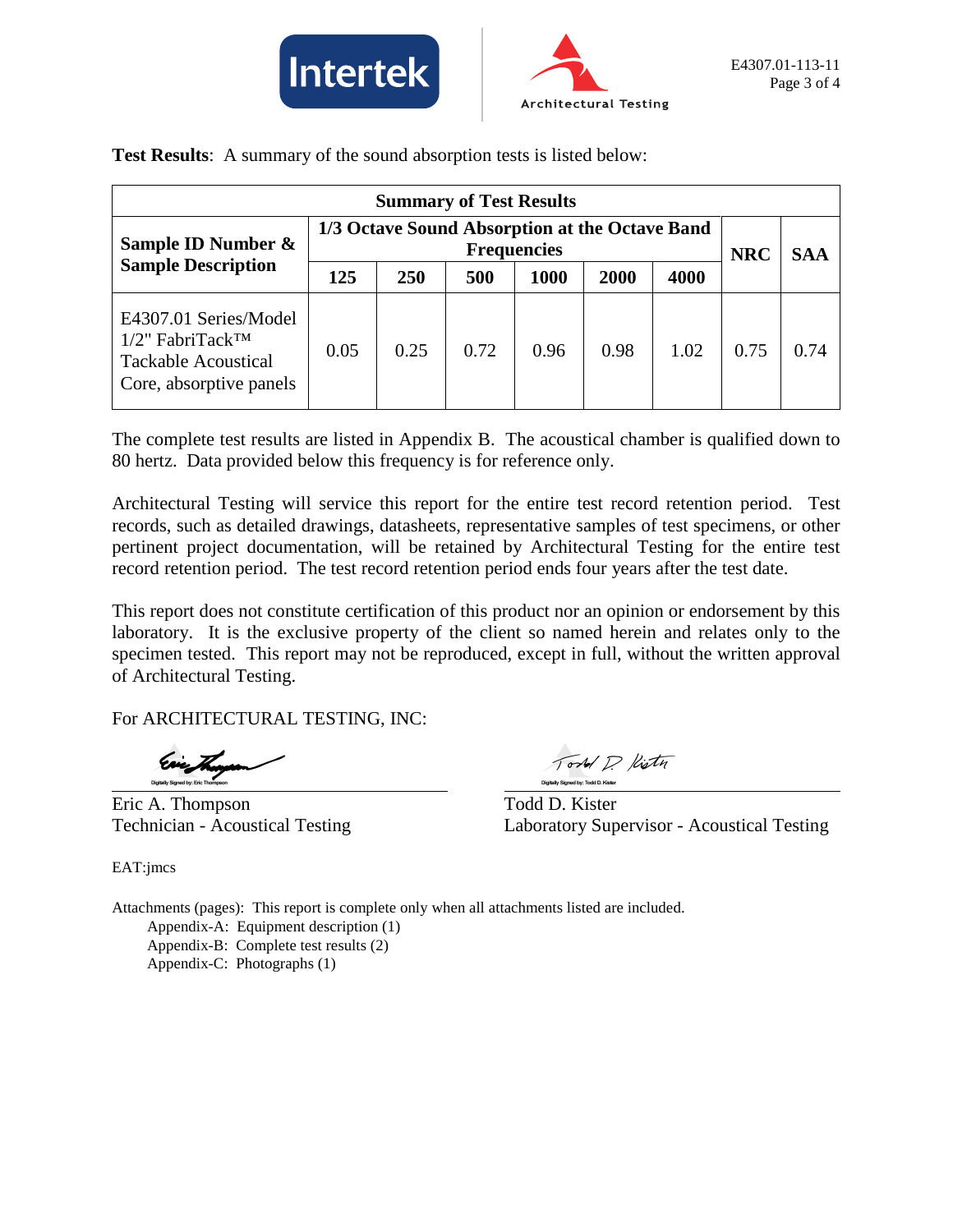



# **Revision Log**

| Rev. # Date |                | Page(s) | Revision(s)                  |
|-------------|----------------|---------|------------------------------|
|             | $02/02/15$ N/A |         | <b>Original Report Issue</b> |

This report produced from controlled document template ATI 00270, revised 11/28/12.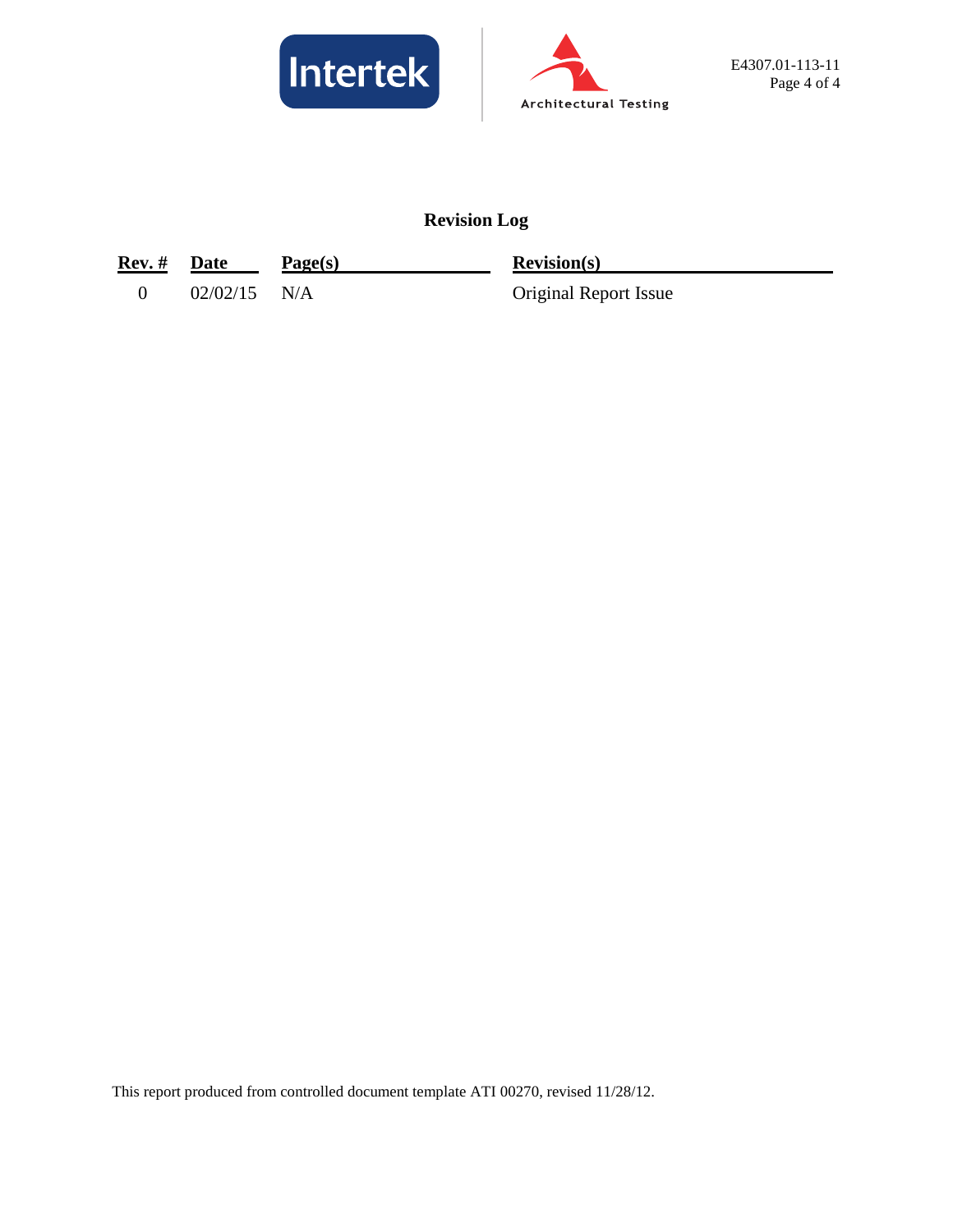



E4307.01 -113-11

# **Appendix A**

#### **Instrumentation:**

| l Instrument                            | <b>Manufacturer</b>     | Model           | <b>Description</b>                 | <b>ATI</b><br><b>Number</b> | Date of<br><b>Calibration</b> |
|-----------------------------------------|-------------------------|-----------------|------------------------------------|-----------------------------|-------------------------------|
| Data Acquisition Unit                   | National Instruments    | <b>PXI-1033</b> | Data Acquisition card              | 65127                       | *<br>04/14                    |
| Receive Room<br>Microphone              | <b>PBC</b> Piezotronics | 378B20          | Microphone and Preamplifier        | 64907                       | 11/14                         |
| Receive Room<br>Microphone              | <b>PCB</b> Piezotronics | 378B20          | Microphone and Preamplifier        | 64908                       | 11/14                         |
| Receive Room<br>Microphone              | <b>PCB</b> Piezotronics | 378B20          | Microphone and Preamplifier        | 64909                       | 11/14                         |
| Receive Room<br>Microphone              | <b>PCB</b> Piezotronics | 378B20          | Microphone and Preamplifier        | 64910                       | 11/14                         |
| Receive Room<br>Microphone              | <b>PCB</b> Piezotronics | 378B20          | Microphone and Preamplifier        | 64911                       | 11/14                         |
| Receive Room<br>Environmental Indicator | Vaisala                 | HMW92           | <b>Temperature Humidity Sensor</b> | 64286                       | 06/14                         |
| Microphone Calibrator                   | Norsonic                | 1251            | Pistonphone Calibrator             | 65105                       | 04/14                         |

*\*- Note: The calibration frequency for this equipment is every two years per the manufacturer's recommendation.*

### **Test Chamber:**

|              | Volume                                  | <b>Description</b>                     |
|--------------|-----------------------------------------|----------------------------------------|
| Receive Room |                                         | Rotating vane and stationary diffusers |
|              | $234 \text{ m}^3 (8291.3 \text{ ft}^3)$ | Temperature and humidity controlled    |
|              |                                         | Isolation pads under the floor         |

*N/A-Non Applicable*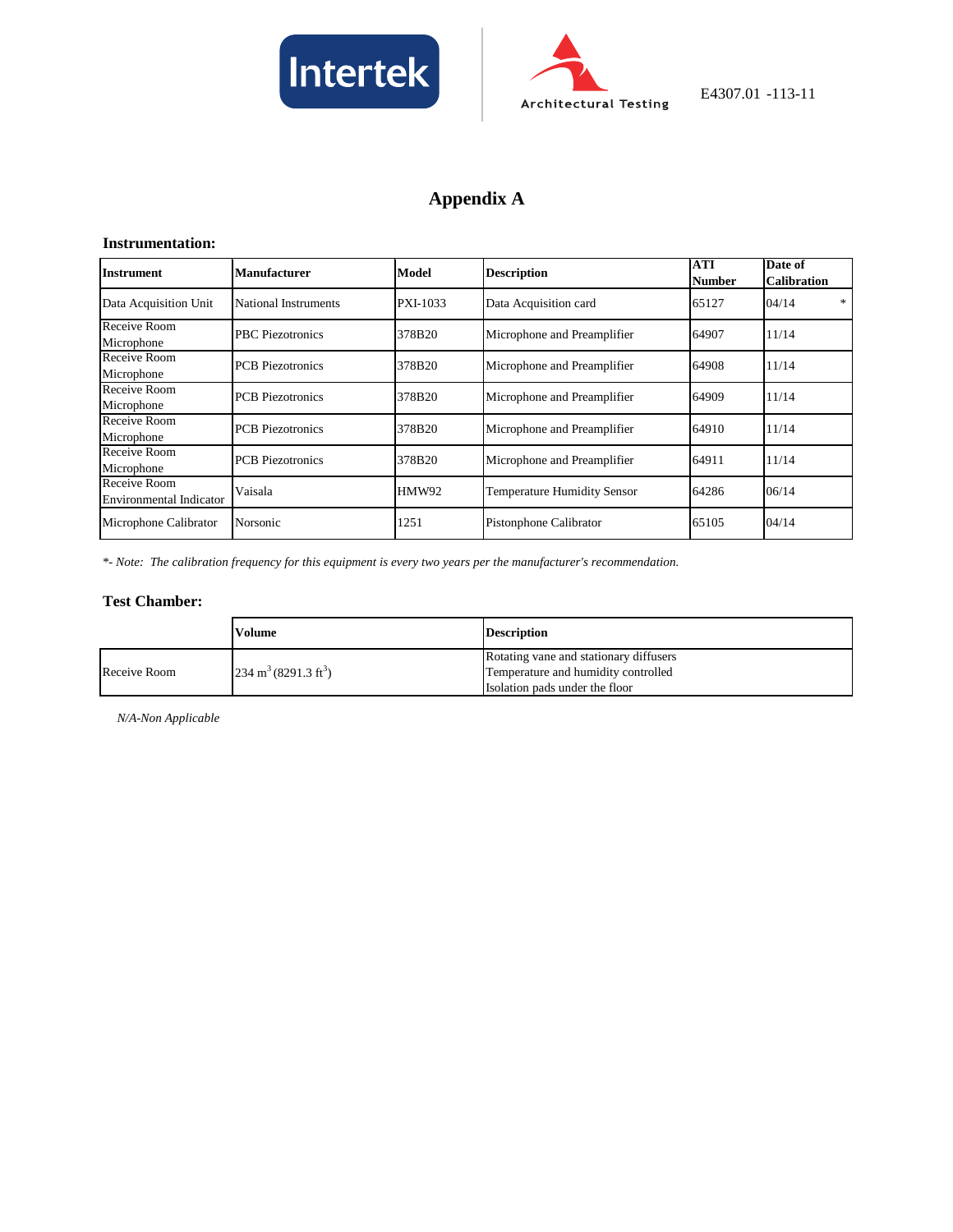



# **Appendix B**

**Complete Test Results**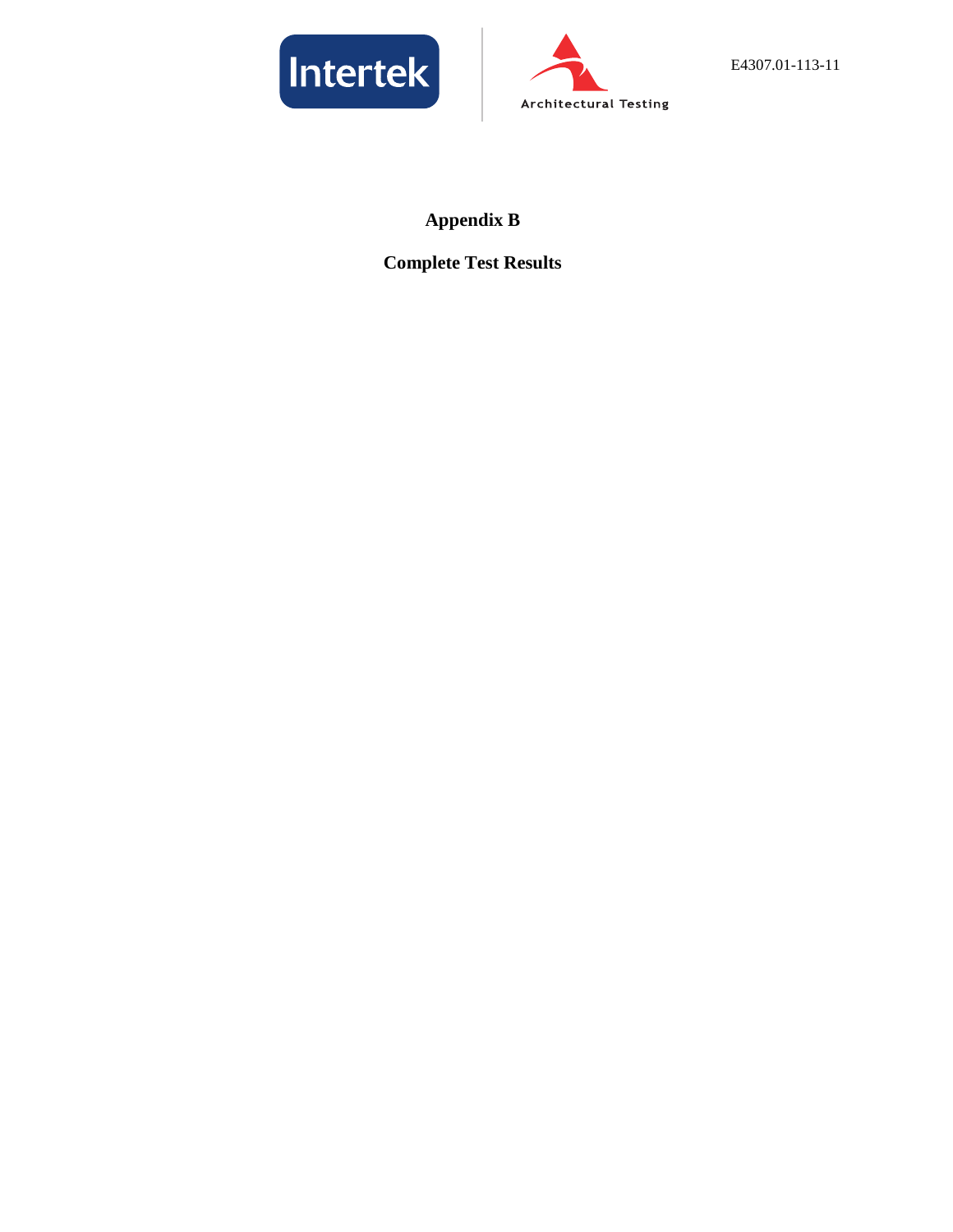





# **SOUND ABSORPTION**

ASTM C 423

| <b>Test Date</b>     | 01/12/15                 |            |                                                                         |  |  |  |
|----------------------|--------------------------|------------|-------------------------------------------------------------------------|--|--|--|
| ATI No.              | E4307.01                 |            |                                                                         |  |  |  |
| <b>Client</b>        | Fabri Trak Systems, Inc. |            |                                                                         |  |  |  |
| <b>Specimen</b>      |                          |            | Series/Model: 1/2" FabriTack™ Tackable Acoustical Core with Felt Fabric |  |  |  |
|                      |                          |            |                                                                         |  |  |  |
| <b>Operator</b>      | EAT                      |            |                                                                         |  |  |  |
| <b>Sample Area</b>   |                          | 6.26 $m^2$ |                                                                         |  |  |  |
| <b>Mounting Type</b> | F20                      |            |                                                                         |  |  |  |
|                      | Empty                    | Full       |                                                                         |  |  |  |
| Temp C               | 21                       | 22         |                                                                         |  |  |  |
| <b>RH %</b>          | 47<br>46                 |            |                                                                         |  |  |  |
| <b>B.P.</b> (mb)     | 1011                     |            |                                                                         |  |  |  |

|             | Empty Room        |                    | <b>Full Room</b>  |                    | <b>Absorption</b>  | <b>Relative</b>    |
|-------------|-------------------|--------------------|-------------------|--------------------|--------------------|--------------------|
| <b>Freq</b> | <b>Absorption</b> | <b>Uncertainty</b> | <b>Absorption</b> | <b>Uncertainty</b> | <b>Coefficient</b> | <b>Uncertainty</b> |
| (Hz)        | (m <sup>2</sup> ) |                    | $(m^2)$           |                    |                    |                    |
| 80          | 4.24              | 0.898              | 4.49              | 0.672              | 0.04               | 0.179              |
| 100         | 4.54              | 0.479              | 4.69              | 0.432              | 0.02               | 0.103              |
| 125         | 4.35              | 0.239              | 4.63              | 0.340              | 0.05               | 0.066              |
| 160         | 4.10              | 0.197              | 4.50              | 0.213              | 0.06               | 0.046              |
| 200         | 4.07              | 0.146              | 5.02              | 0.074              | 0.15               | 0.026              |
| 250         | 4.46              | 0.101              | 6.02              | 0.078              | 0.25               | 0.020              |
| 315         | 4.91              | 0.046              | 7.45              | 0.060              | 0.41               | 0.012              |
| 400         | 5.03              | 0.048              | 8.67              | 0.052              | 0.58               | 0.011              |
| 500         | 5.08              | 0.047              | 9.61              | 0.249              | 0.72               | 0.041              |
| 630         | 4.68              | 0.027              | 10.06             | 0.037              | 0.86               | 0.007              |
| 800         | 4.71              | 0.034              | 10.52             | 0.031              | 0.93               | 0.007              |
| 1000        | 4.78              | 0.031              | 10.80             | 0.022              | 0.96               | 0.006              |
| 1250        | 5.31              | 0.010              | 11.40             | 0.028              | 0.97               | 0.005              |
| 1600        | 5.29              | 0.005              | 11.45             | 0.021              | 0.98               | 0.003              |
| 2000        | 5.13              | 0.019              | 11.29             | 0.028              | 0.98               | 0.005              |
| 2500        | 5.29              | 0.004              | 11.90             | 0.132              | 1.06               | 0.021              |
| 3150        | 5.74              | 0.010              | 12.06             | 0.008              | 1.01               | 0.002              |
| 4000        | 5.85              | 0.010              | 12.22             | 0.004              | 1.02               | 0.002              |
| 5000        | 6.16              | 0.013              | 12.50             | 0.004              | 1.01               | 0.002              |

**NRC Rating 0.75** *(Noise Reduction Coefficient)*

**SAA Rating 0.74** *(Sound Absorption Average)*

*Notes:*

*1) The NRC rating is the arithmetic average of the sound absorption coefficients at 250, 500, 1000, and 2000 hertz. The average is rounded to the nearest multiple of 0.05.*

*2) The SAA rating is the arithmetic average of the sound absorption coefficients at the frequencies ranging from 200 to 2500 hertz. The average is rounded to the nearest multiple of 0.01.*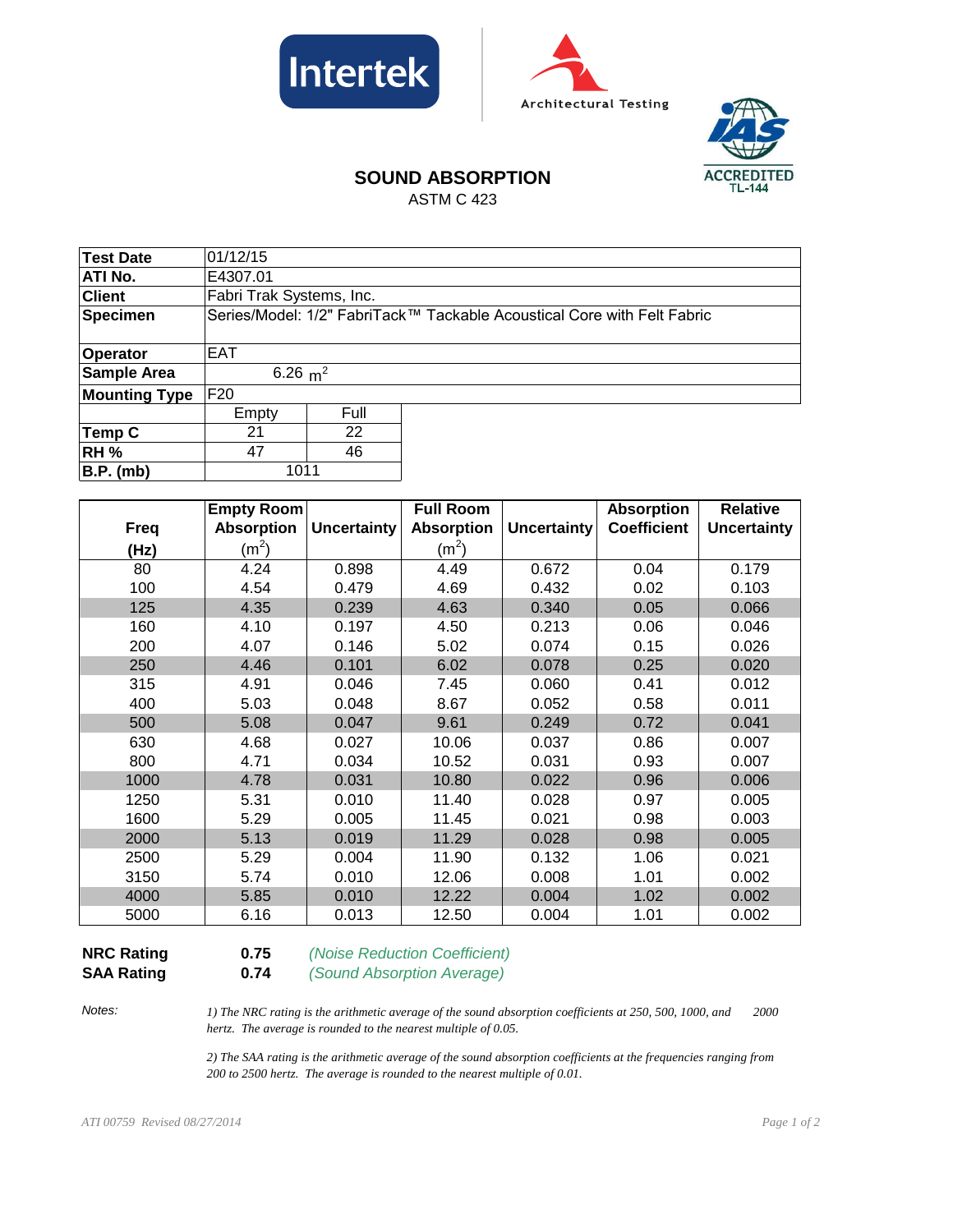





# **SOUND ABSORPTION**

ASTM C 423

| <b>Test Date</b>     | 01/12/15                 |                                                                         |  |  |  |  |
|----------------------|--------------------------|-------------------------------------------------------------------------|--|--|--|--|
| ATI No.              | E4307.01                 |                                                                         |  |  |  |  |
| <b>Client</b>        | Fabri Trak Systems, Inc. |                                                                         |  |  |  |  |
| <b>Specimen</b>      |                          | Series/Model: 1/2" FabriTack™ Tackable Acoustical Core with Felt Fabric |  |  |  |  |
|                      |                          |                                                                         |  |  |  |  |
| Operator             | EAT                      |                                                                         |  |  |  |  |
| <b>Sample Area</b>   | 6.26 $m^2$               |                                                                         |  |  |  |  |
| <b>Mounting Type</b> | F20                      |                                                                         |  |  |  |  |
|                      | Empty                    | Full                                                                    |  |  |  |  |
| Temp C               | 21.0                     | 21.7                                                                    |  |  |  |  |
| <b>RH %</b>          | 47                       | 46                                                                      |  |  |  |  |
| <b>B.P.</b> (mb)     | 1011                     |                                                                         |  |  |  |  |